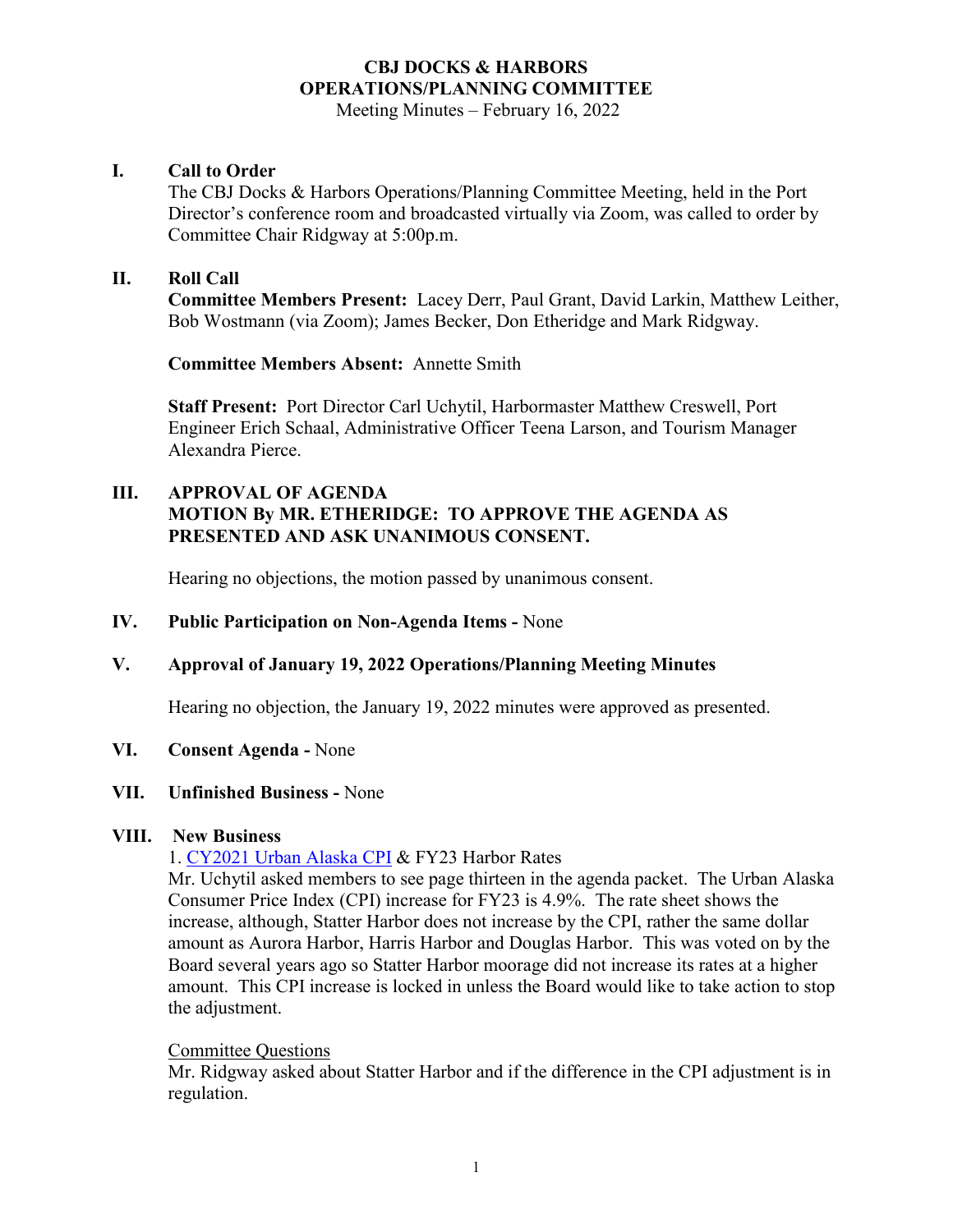Meeting Minutes – February 16, 2022

Mr. Uchytil said going forward the Statter Harbor rate will be adjusted by CPI and not the same as the downtown harbors.

Public Comment - None

Committee Discussion/Action

## **MOTION By MR. ETHERIDGE: TO ACCEPT THE CY2021 URBAN ALASKA CPI OF 4.9% AND APPLY THE RATE INCREASE TO ALL RELEVANT FEES AND ASK UNANIMUS CONSENT.**

Hearing no objections, the motion passed by unanimous consent.

#### **IX. Items for Information/Discussion**

1. Introduction of CBJ Tourism Manager – Alexandra (Alix) Pierce Mr. Uchytil introduced Ms. Pierce and welcomed her to the meeting. Ms. Pierce works directly for the City Manager. Ms. Pierce previously worked for the City and Borough of Juneau Community Development Division (CDD).

Ms. Pierce spoke about her roll to help the City Manager and relieve some of the duties relating to tourism and the cruise ship industry. Ms. Pierce has been working with the Port Director and Port Engineer on projects like the Long-Range Waterfront Plan Amendment for the Juneau Cruise Ship Terminal. She is also working on dock electrification and the political aspect of that. Ms. Pierce has taken over the Marine Passenger Fee Program and started a group called Port Communities of Alaska. The purpose of this group is to share goals and challenges related to being a cruise port. The Port of Seattle and the Port of Vancouver have both reached out with interest in joining the group. She also works on community relations with regards to tourism.

#### Committee Discussion

Mr. Ridgway said an interest of the Board is small cruise ship and yacht marketing.

#### Public Comment

#### Mr. Kirby Day – Juneau, Alaska

Mr. Day said he thinks Ms. Pierce will do an excellent job. This position will be a big job and he has worked with Ms. Pierce in the past. Mr. Day and Ms. Pierce are working very closely together along with Tourism Best Management Practices (TBMP).

## 2. Update – February 24<sup>th</sup> Public Hearing CPI Adjustment Omnibus

Mr. Uchytil asked members to see page fifteen in the agenda packet. This is the latest version of the CPI omnibus regulation package. The next public hearing for this omnibus is on February  $17<sup>th</sup>$ , 2022 at the Special Board meeting. Mr. Uchytil has been working with the Law Department to get this out for public notice. One small change from what the Committee has seen previously is the cruise ship season dates are now from April 1<sup>st</sup>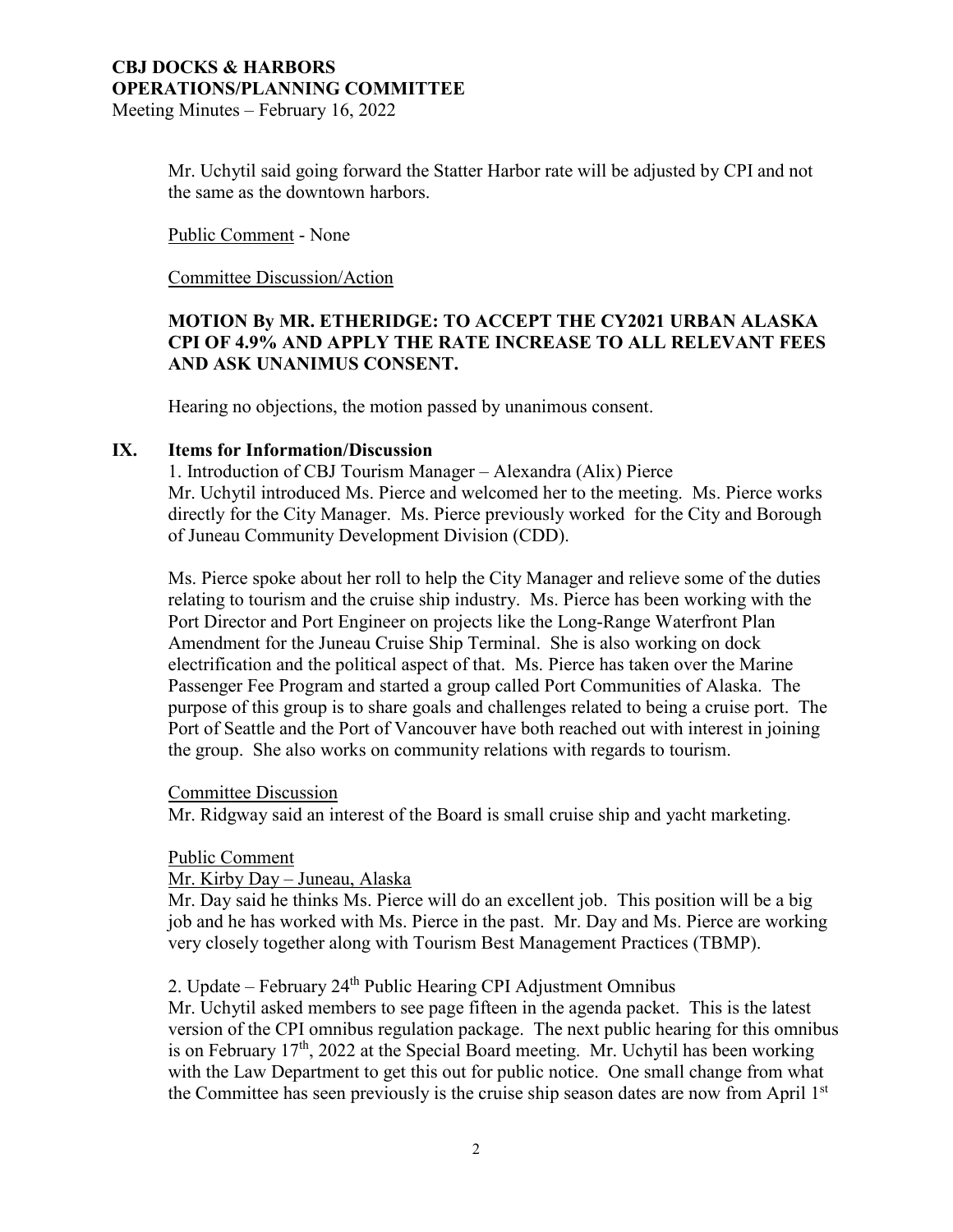Meeting Minutes – February 16, 2022

to November  $1<sup>st</sup>$ . He also mentioned there could be public interest with this regulation change. Many rates have not increased in fifteen years and they will be going up almost 5%. Mr. Uchytil said he is in the process of deciding if the Board should vote on each fee separately and ask for public comment, or do it as an omnibus.

Ms. Larson asked members to see page seventeen in the packet. This is where the change is located removing language requiring Statter Harbor to increase fees at the same amount as the Downtown/Douglas harbors.

Mr. Grant asked about the wording that gives the Board the right to take action to keep the fee the same as the previous year. This is listed on each regulation making it so the Board can pick and choose what rates would be adjusted by CPI instead of doing it universally. Mr. Grant is also concerned this wording would limit the Board from doing a partial adjustment. He wanted to know if this locks the Board into either a full increase or no increase.

Mr. Ridgway said he agreed with Mr. Grant and would like the Board to have the ability to do a partial adjustment.

Mr. Uchytil said he understands the desire to have the flexibility. He is not sure if this would be a substantive change and require us to go back out to public notice.

Mr. Wostmann has the same concern. With the CPI going the way it is this year and possibly the next few years, the increase could be substantial. A future CPI could go as high as 8% and we as a board might only want to raise it 5%. He would also like a statement listing the two components of the rate, one being the base rate and one being the CPI adjustment.

#### Committee Discussion

Mr. Grant said his concern with the language being the same for each regulation is we could start a fight between user groups. He thinks the CPI adjustment should be universal for all rates, whether it is kept the same as the year before or raised by a percentage. He would like to avoid any implication we are providing favoritism to certain user groups.

Mr. Ridgway said a separate regulation that limits the Board to only apply the CPI uniformly across all rates might help alleviate his concern. Mr. Ridgway is not supportive of the Board being required to do that and overly restricting their power. He can see a user group banning together and petitioning the Board to not raise their fee, while other groups see their fees increase.

Mr. Becker can see the Board only raising rates by 2% instead of 5%. He does not want to get in the position where rates are not being raised for fifteen years again.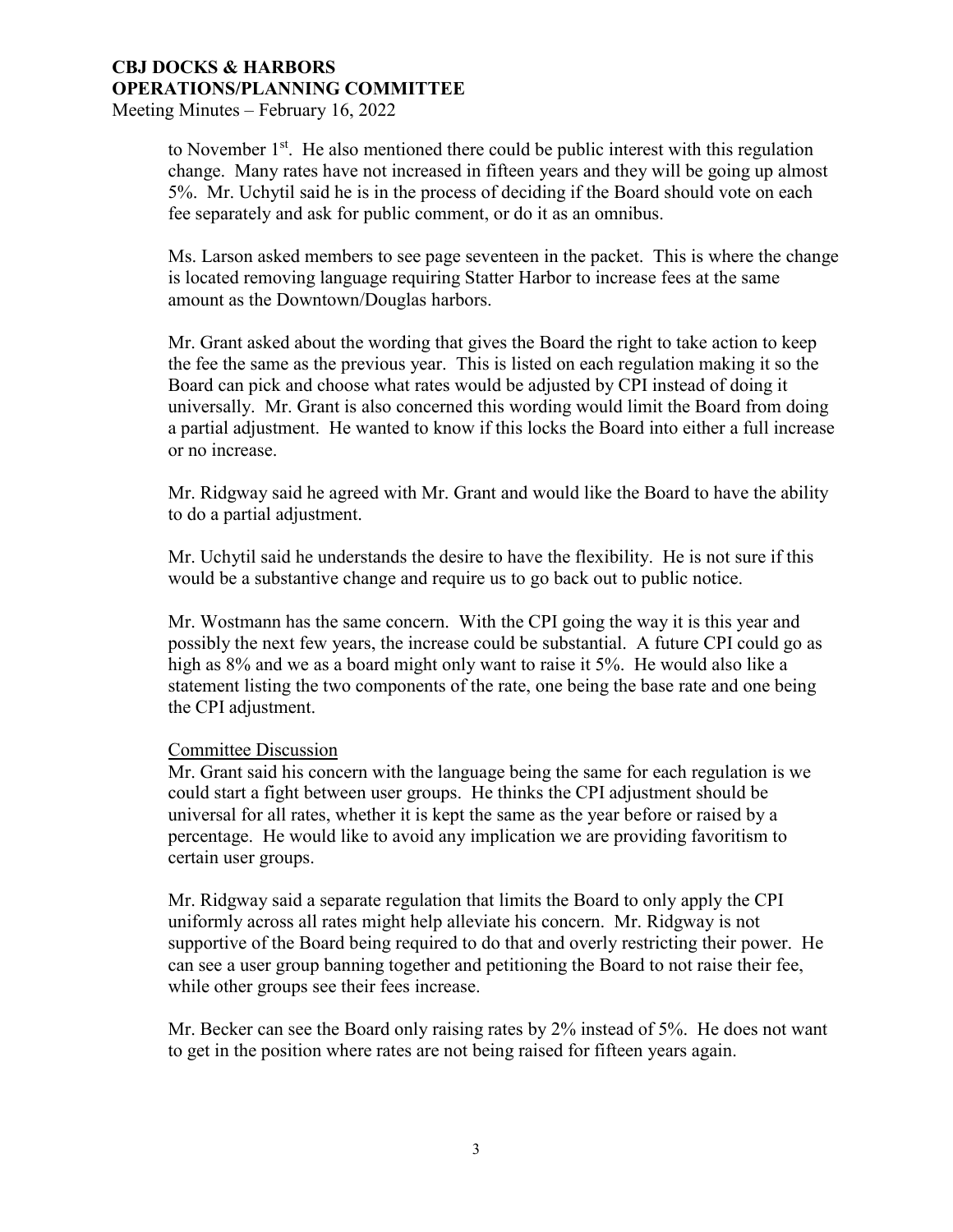#### **CBJ DOCKS & HARBORS OPERATIONS/PLANNING COMMITTEE**  Meeting Minutes – February 16, 2022

Mr. Uchytil said he can have a discussion with the Law Department and see if the language could be changed. He will also find out if the change will require us to restart the public notice process.

Mr. Ridgway said it might be worth it to just remove the sentence saying "The Docks and Harbors Board may, by motion, take action to keep the fee the same as the previous year."

Mr. Grant said he would feel better if that sentence was removed as well. He would also like to discuss creating a regulation that goes over all rates and makes the CPI adjustment universal.

Ms. Larson said this sentence gives the Board the authority to change the CPI adjustment without going to the Assembly for approval. Any time we do a rate adjustment that is not already in regulation you will need to get the Assembly's approval first.

Mr. Grant and Mr. Ridgway said that clarity changes their thinking on removing the sentence.

Mr. Wostmann asked if we needed a regulation to apply the CPI adjustment uniformly or if we can just add something that says "It is the intention of the board to adjust the CPI uniformly to all user groups."

Mr. Ridgway said he thinks it is best to discuss this with the Law Department to get better clarification on the best way to move forward.

Mr. Larkin asked if there was a way to have a regulation that says the CPI adjustment will apply to the following rates, and list them.

Mr. Uchytil said he would like a representative from the Law Department to come to the Finance Sub-Committee meeting next week, then again, the Board meeting the following night. He also made a comment about binding future Board's decision making and how we always hope each Board will make the best decision for the community.

Mr. Ridgway said he had Ms. Larson run some preliminary numbers and it looks like with the FY23 CPI adjustment we can count on approximately \$100,000 more in revenue.

Ms. Derr commented on how to present this motion at the Board meeting. Due to public comments and wanting to give the community a chance to give input we should go line by line for each regulation.

Public Comment Mr. Dennis Watson – Juneau, Alaska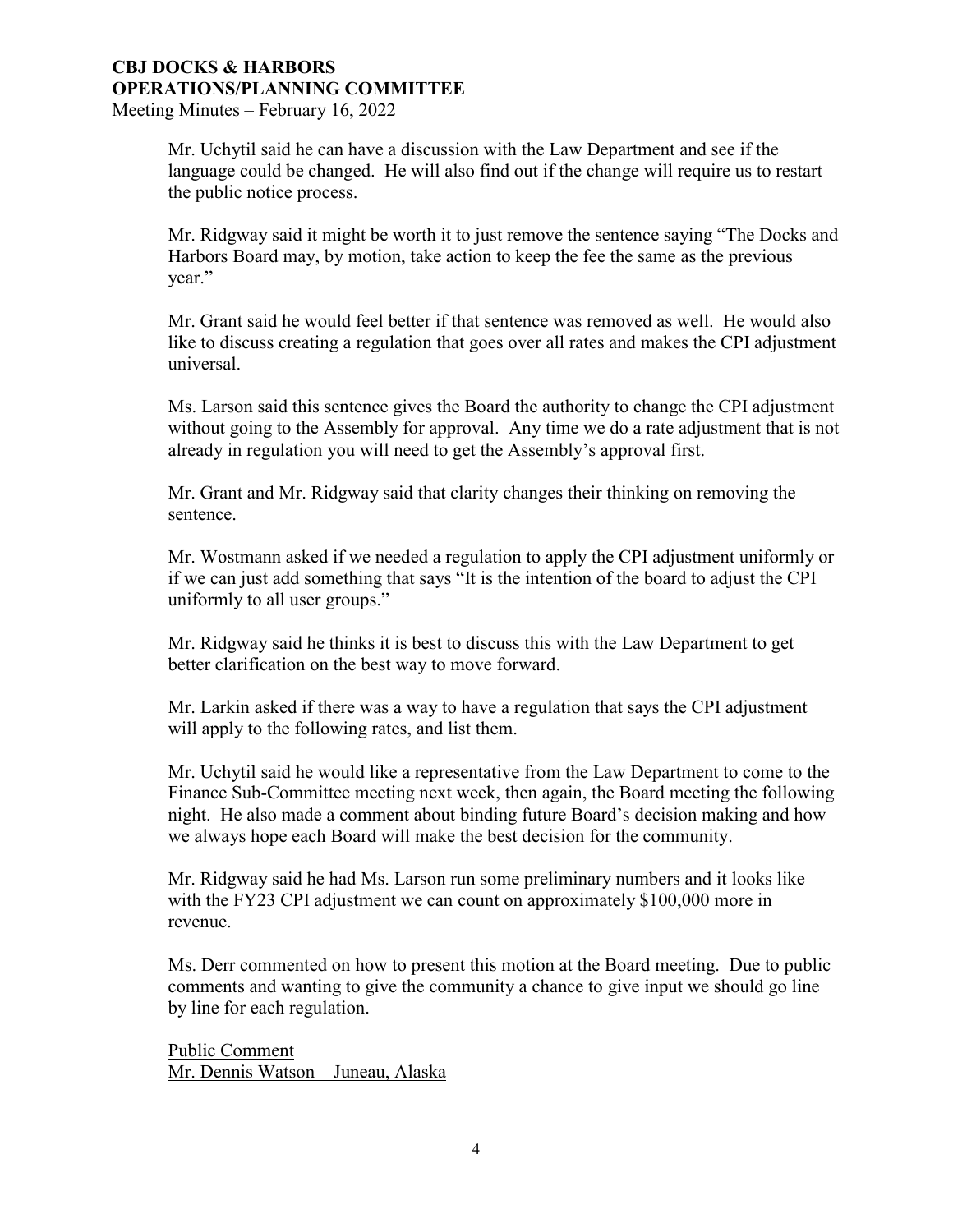Meeting Minutes – February 16, 2022

Mr. Watson said Docks & Harbors is spending a lot of money on a rate study. This study was supposed to let everyone know what a fair appropriate rate is for each fee. He is concerned you will run into the squeakiest group will get the reduction. The harbors have been on a CPI adjustment for many years and it has worked. The conversations he is hearing tonight from the members is familiar. He cautions the committee to not set itself up for more problems than they can handle.

#### 3. Statter Harbor Facility – Repairs, Needs & Recommendations

Mr. Schaal gave an update on Statter Harbor and the repairs needed for the D Float strand failure. It has been temporarily secured and he is in the process of going out to bid for the repairs. That bid opening is scheduled for Tuesday, February 22, 2022. There are some changes with completion dates due to workloads this summer and the challenges with procuring materials. He changed the substantial completion date to the middle of May with the final completion due in June. If the bids come in under \$100,000 the Board can approve the project, if it comes in over \$100,000 it must go through the Assembly. We are putting this loss through as a claim with our CBJ insurance.

Docks and Harbors is working with the Marine Exchange of Alaska to install a weather censor on the Statter Harbor Breakwater. Storm events are having more of an impact at Statter Harbor and we would like to have real-time monitoring there. Mr. Schaal said last week there was another storm event causing concreate damage on the main walk. It was not a complete failure of the float and repairs were able to be made. There was also a failure of an intermediate tensioning unit (ITU) bolt on C Float. He thinks this failure is in direct relation to the mooring actions of the U.S. Coast Guard Cutter Liberty. The replacement bolt and labor runs about \$2,000. Mr. Schaal also shared photos of past damage that is once again happening on the Statter Harbor Breakwater energy dissipating units. The failed units are about ten years old.

Mr. Schaal spoke about Statter Harbor Phase IIIC. This project is for the uplands and adding amenities for the new passenger for hire floats. Currently we are talking about scaling back on Phase IIIC. Originally we were planning to build restrooms and a commercial spot for a restaurant or other businesses. We received \$3M from the Assembly but with today's material and labor costs we do not think we will be able to get as far as we hoped.

#### Committee Discussion

Ms. Derr asked if the harbors downtown are seeing similar weather events.

Mr. Schaal said Statter Harbor is in a more precarious situation because of its location and age. Our downtown harbors are protected with large rock barriers and breakwaters. Statter Harbor is open and large enough when waves and high winds come from a certain direction there is a lot of energy and force put on our structures. The Breakwater helps but is nowhere as effective as a large rubble mound barrier.

Mr. Ridgway asked about future failures and how we budget for these types of expenses.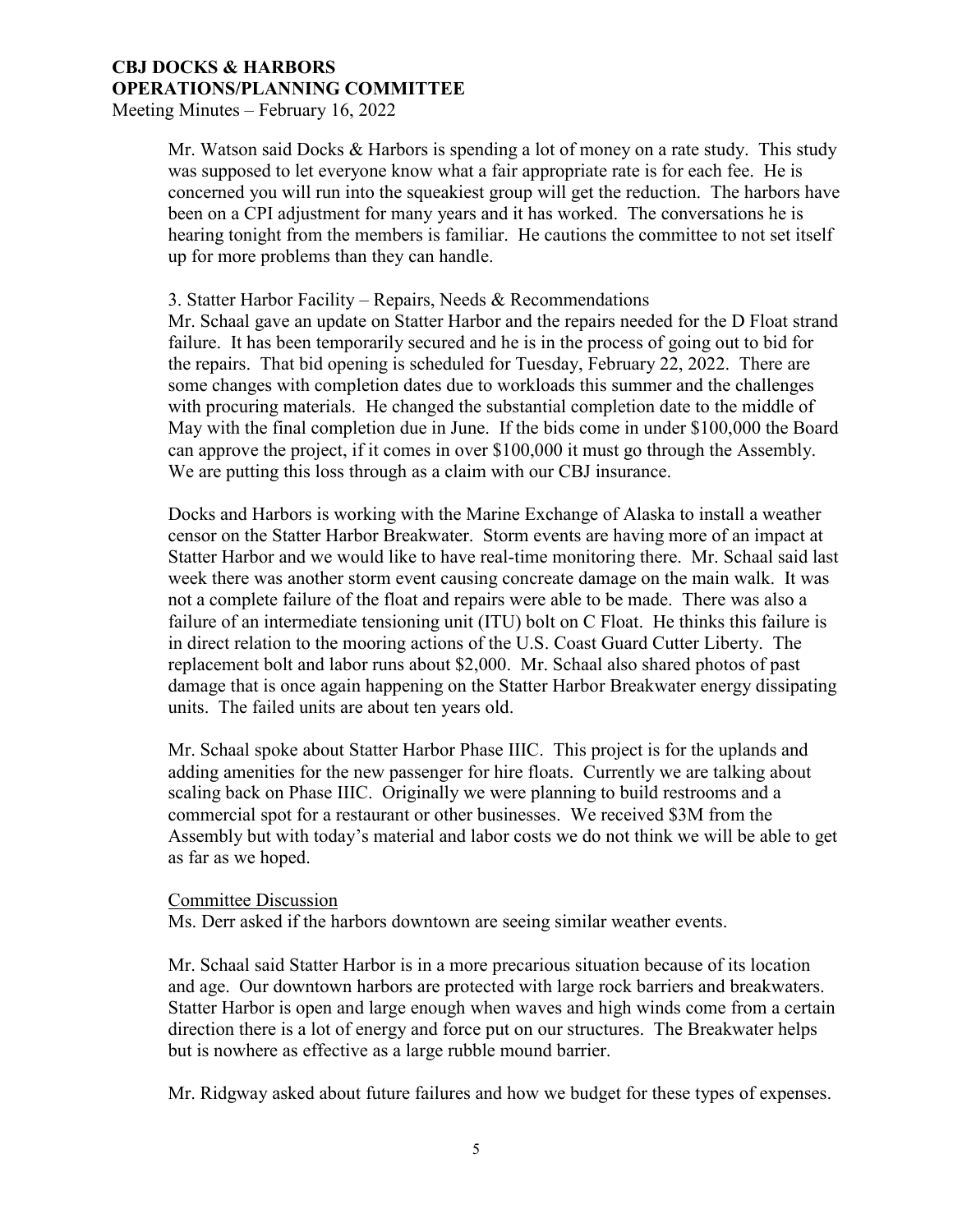#### **CBJ DOCKS & HARBORS OPERATIONS/PLANNING COMMITTEE**  Meeting Minutes – February 16, 2022

Mr. Schaal said we are entering a period where we will see more failures due to the age of the facility. The larger risk is if we have a storm event that overwhelms the facility and we see more than an ITU bolt failure but significant concrete sections could fail. This definitely builds our case to the U.S. Army Corps of Engineers about our need for the wave attenuator.

Mr. Wostmann asked Mr. Schaal what the cost estimate was for the reduced scope of work for Phase IIIC.

Mr. Schaal said Docks & Harbors wants to create and build as much as possible with the budget given. He is hoping to have at least enough to pave the lot and build the restrooms.

Mr. Leither asked if we have an expected lifespan for Statter Harbor. When it was built was it estimated to last 30-50 years, or is there an age we should be expecting.

Statter Harbor was built by the Alaska Department of Transportation in the mid 1980's. There are some inconsistencies with the records and Mr. Schaal was unsure if there was a lifetime expectation when it was being built. He feels most of it is in very good shape.

Mr. Larkin asked if we plan to construct the Phase IIIC building so it could take on a second story if money were to become available at a later time.

Mr. Schaal said the conditional use permit from the Planning Commission stated no CBJ monies could be spent on the second floor. We will make sure the foundation can accommodate a second floor but further development will be paid for by private funds.

Public Comment

Dennis Watson – Juneau, Alaska

Mr. Watson asked if the Breakwater Float has sunk over time. He can remember it being higher out of the water than it is now.

Mr. Schaal said he would need to look into the As Built plans and see if it was supposed to be higher than it is now.

Mr. Watson said he thinks more water is coming over the Breakwater even with moderate winds. He is concerned this current failure and repair will cause the next float down to fail. He gave an example of the failure on the C Float a few years ago, then the next float down failed.

Mr. Schaal said he works closely with the Harbormaster to make sure we are allowing the proper size vessels to tie up.

4. American Society of Civil Engineers (ASCE) Juneau Branch – Project of the Year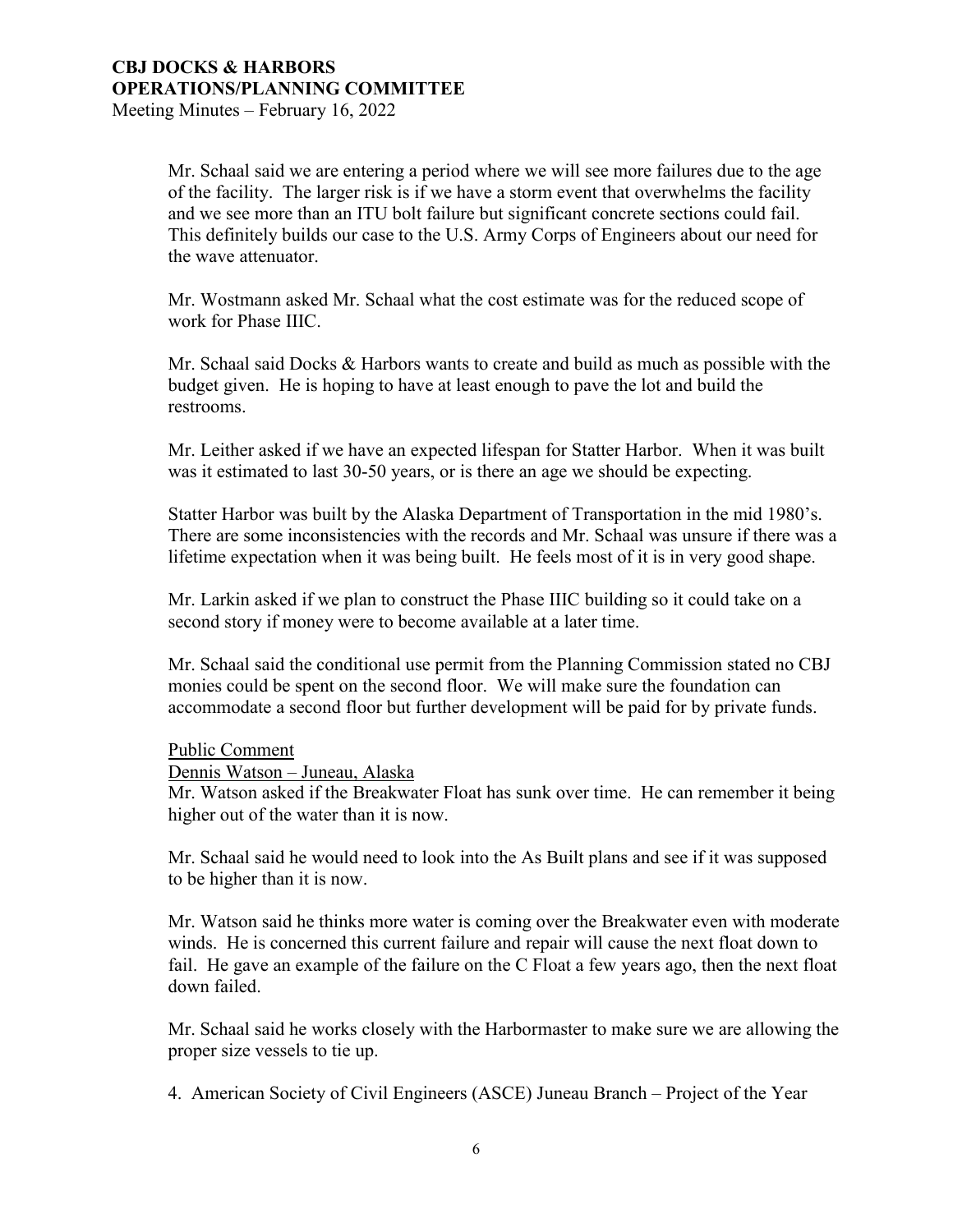Meeting Minutes – February 16, 2022

Mr. Schaal said Docks & Harbors was very fortunate to receive this year's Outstanding Project of the Year award from the local American Society of Civil Engineers. The award was for Phase IIIA and IIIB at Statter Harbor. Docks & Harbors was also in the running for the Downtown Waterfront Improvement Project. (Presentation cut short due to technical difficulties)

Committee Discussion - None

Public Comment – None

### **X. Staff & Member Reports**

Mr. Uchytil said next week there is a Legislative Fly-In for American Society of Civil Engineers (ASCE) from around Alaska. They will provide an updated engineering infrastructure report card for the state of Alaska. This will be presented on Gavel to Gavel and at the State Capital. Mr. Uchytil was the author of the Ports and Harbors section of the report card. He is also a member of the ASCE and plans to be in Washington D.C. for the National Fly-In to lobby on behalf of ASCE. There is also a Fly-In for the Alaska Association of Harbormasters and Port Administrators (AAHPA) next week that Mr. Uchytil and Harbormaster Creswell will be hosting. We will be lobbying for the full funding of the Alaska Department of Transportation Grant Program. Mr. Uchytil also spoke about the upcoming Finance Sub-Committee meeting next week and asked Mr. Wostmann to be thinking about agenda items.

Mr. Ridgway spoke about Ms. Angel Holbrook – Executive Secretary for the AAHPA. He has been in contact with her and it seems many Alaskan harbors and ports are struggling with setting rates. It seems many harbors are also spending down their fund balances similarly to us. He asked if there has ever been any discussion on banding together and doing a regional rate study.

Mr. Uchytil said the Alaskan harbors are very cordial and tend to share information freely. He is not aware of a group rate study ever being done.

Ms. Derr asked staff about the amount of derelict vehicles at the harbors. She was wondering if the Board can do anything to help with the problem or funding needed.

Mr. Creswell said he is happy to report he has already started dealing with this problem. He said he has changed the process and it is working. He is putting a 30 day notice on the vehicles for abandonment. It is a 55 day process until we are able to remove the vehicles and dispose of them. We are required to auction any vehicle that is worth money. He also said our new Harbor Security Officer is in charge of this process and is doing amazing. JPD dispatch has also been helping us tremendously and bending over backwards to get us contact information for registered owners. There is a \$1,100 disposal charge to the registered owner if Docks & Harbors removes and disposes of the vehicles. We get in contact with the owner and let them know about the free recycling project through CBJ and how much cheaper it will be to dispose of the vehicles themselves.